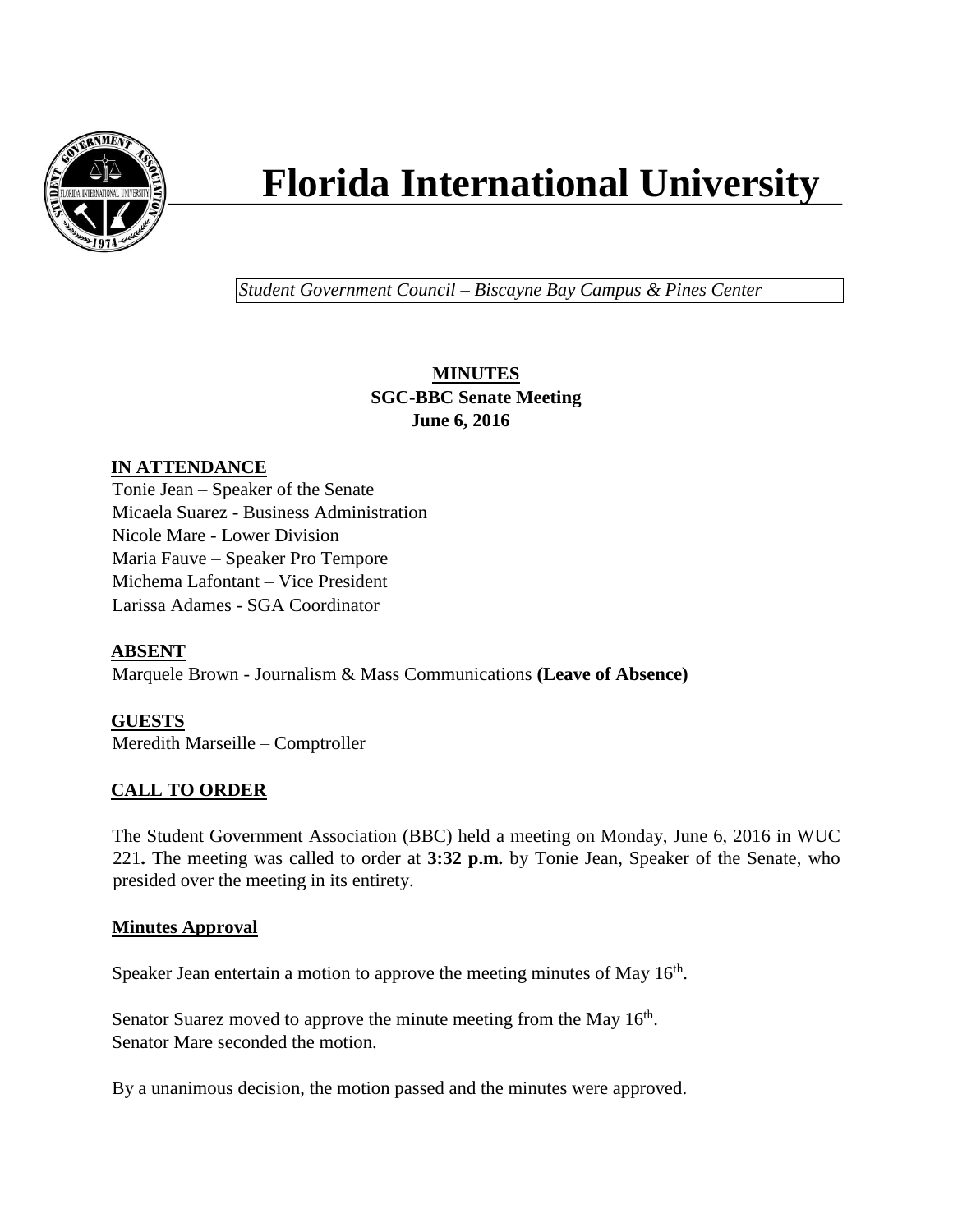Speaker Jean entertain a motion to approve the meeting minutes of May  $23<sup>rd</sup>$ .

Senator Suarez moved to approve the minute meeting from the May 23<sup>rd</sup>. Senator Fauve seconded the motion.

By a unanimous decision, the motion passed and the minutes were approved.

# **SPEAKER REPORT**

- Speaker Jean welcomed everyone to the third meeting of the summer.
- Speaker Jean said that she will start having meetings with Larissa every Thursday at 2 p.m.
- Speaker Jean said that she will schedule individual meeting with everybody.
- Speaker Jean said that after the next meeting, there will be a workshop.
- Speaker Jean told everyone that they should keep looking over the Statues.

# **VICE-PRESIDENT'S REPORT**

- Vice President Lafontant said that she will have to go to DC for FIU IN DC tomorrow.
- Vice President Lafontant said that the Statues will be updated to include a new Recruitment Committee.

# **SPEAKER-PRO TEMPORE**

• No Report

# **FINANCE CHAIR**

- Senator Suarez said that this will be her second day as Finance Chair.
- Senator Suarez said that this will also be the first appropriation that will be presented.

# **INTERNAL AFFAIRS**

• No Report

# **ADVISOR REPORT**

- Ms. Adames said that everyone needs to fill out the member info sheet to get their shirts.
- Ms. Adames said that the University is looking for students leaders and that more information will coming soon.
- Ms. Adames said that the Senate Meetings for the summer have been decided and that everyone should have gotten an email.
- Ms. Adames said that she will be out of the office for next week.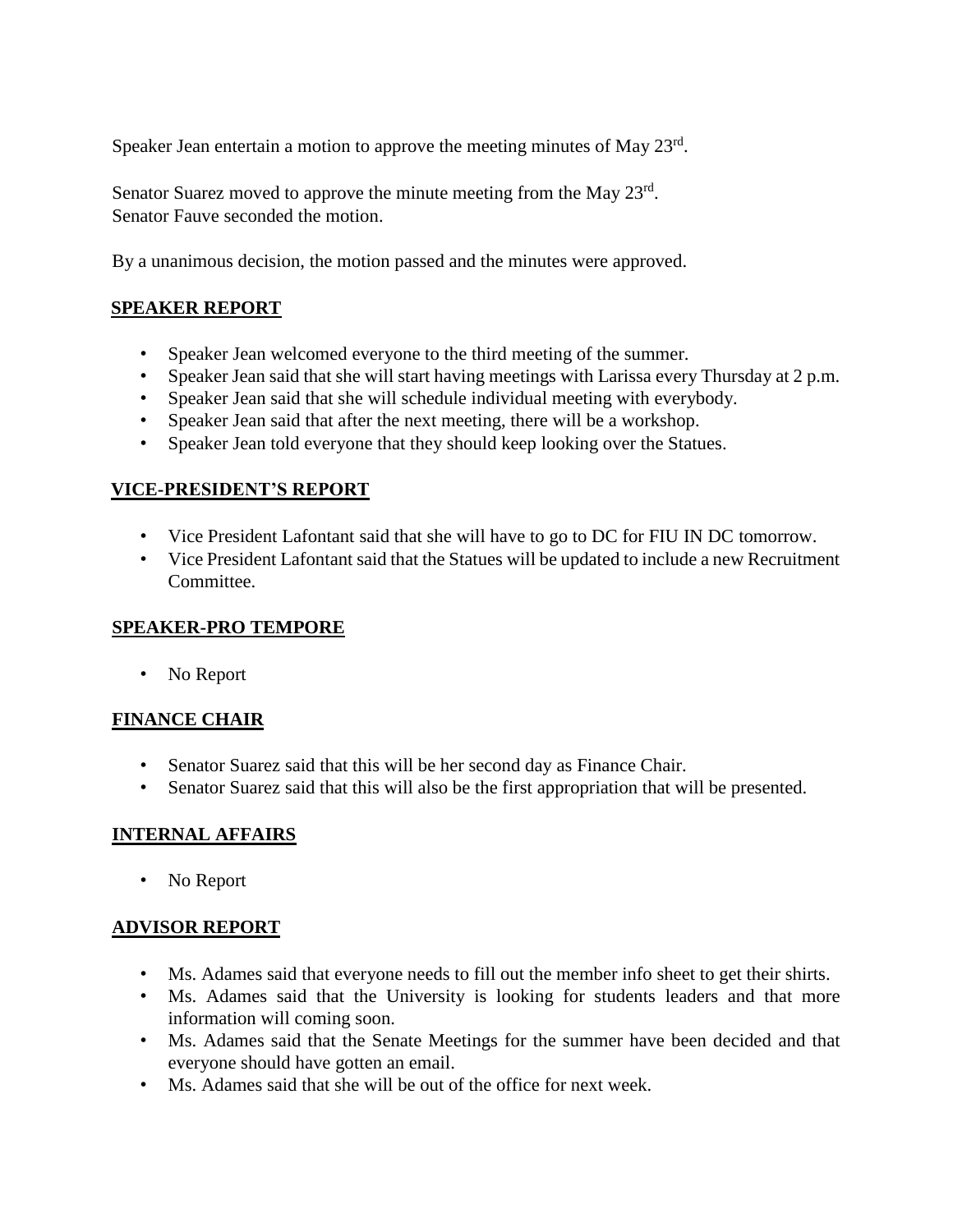#### **A. Finance Request**

Abraham Smith presented himself for the finance request he applied for.

Speaker Jean entertained a motion to open a discussion for the appropriation.

Senator Fauve moved to open a discussion for the appropriation. Senator Suarez seconded the motion.

Speaker Jean entertained a motion to end the discussion for the appropriation.

Senator Mare moved to end the discussion for the appropriation. Senator Suarez seconded the motion.

Speaker Jean entertained a motion to allocate \$500 for travel funding to the White Sea Biological Station.

Senator Suarez moved to allocate \$500 for travel funding to the White Sea Biological Station. Senator Fauve seconded the motion.

Roll Call Vote:

Senator Jean – Yay Senator Fauve – Yay Senator Mare – Yay Senator Suarez – Yay

By a vote of 4/0/0, Abraham Smith will be funded the \$500 to the travel request.

Speaker Jean entertained a motion to table the workshop for next week.

Senator Suarez moved to table the workshop for next week. Senator Mare seconded the motion.

By a unanimous decision, the workshop was tabled.

# **ANNOUNCEMENTS**

- Vice President Lafontant said that the Freshman Luau will be on August  $25<sup>th</sup>$ .
- Ms. Adames said that SGA Day will be on the following week, September 1<sup>st</sup>.
- Senator Suarez said that AB is looking for new Site Leaders.